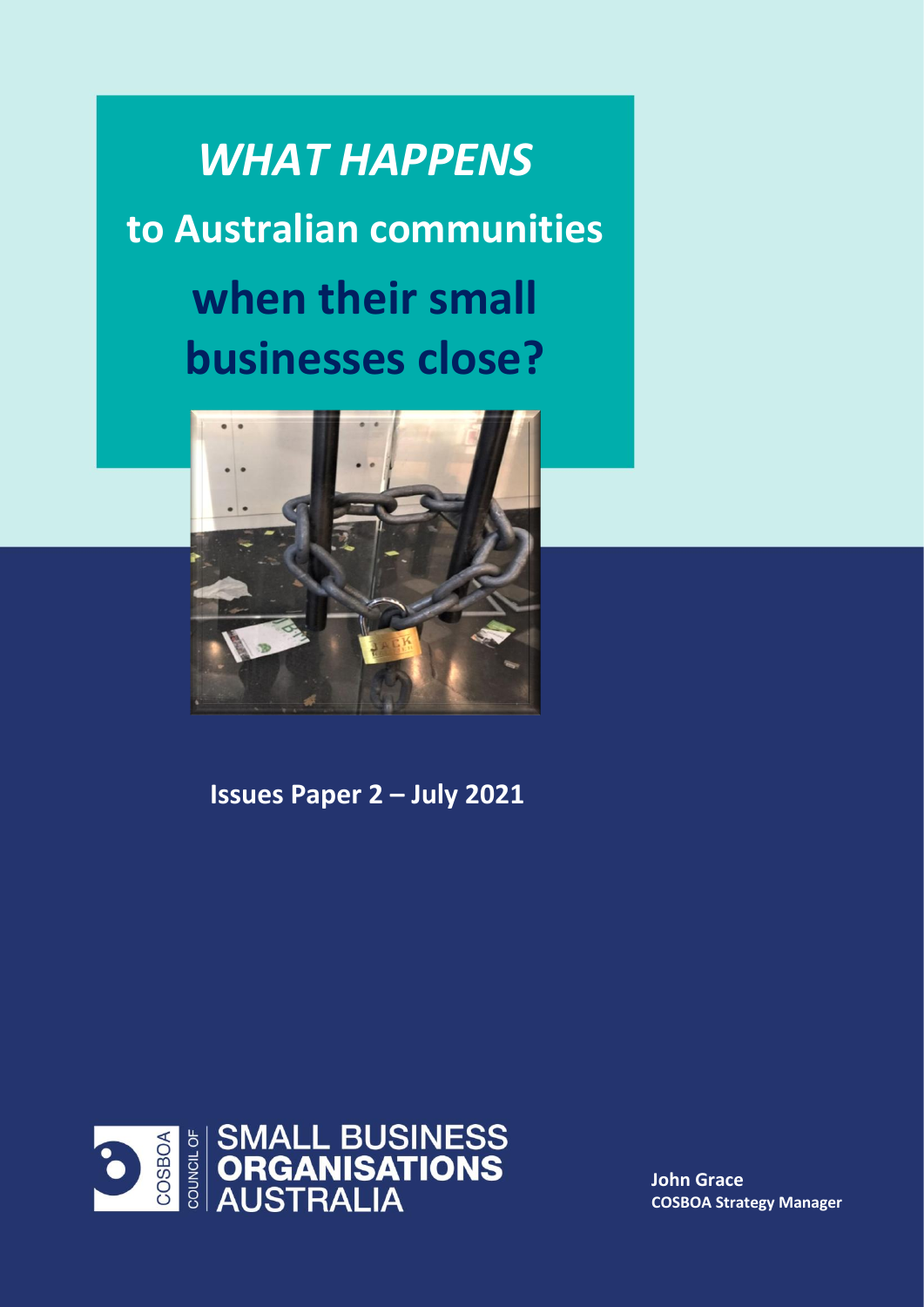# **Contents**

| <b>Introduction</b>                                                           | 3 |
|-------------------------------------------------------------------------------|---|
| 1 What happens to communities when their small businesses close?              | 4 |
|                                                                               |   |
|                                                                               |   |
|                                                                               |   |
|                                                                               |   |
| 1.2 Impacts of COVID-19                                                       | 5 |
| 1.3 What is happening to Australian small businesses as the economy recovers? | 6 |
| 1.4 Business closures and community impacts                                   | 7 |
| 1.4.1 Loss of 'critical mass' and economic diversity                          | 7 |
|                                                                               |   |
|                                                                               |   |
|                                                                               |   |
|                                                                               |   |
|                                                                               |   |
|                                                                               |   |
|                                                                               |   |
| 1.4.9 Continuing urbanisation and centralisation of economic activity  10     |   |
|                                                                               |   |
|                                                                               |   |
|                                                                               |   |
|                                                                               |   |
| 2.1.3 Helping local small businesses to more effectively sell online  13      |   |
|                                                                               |   |
|                                                                               |   |
|                                                                               |   |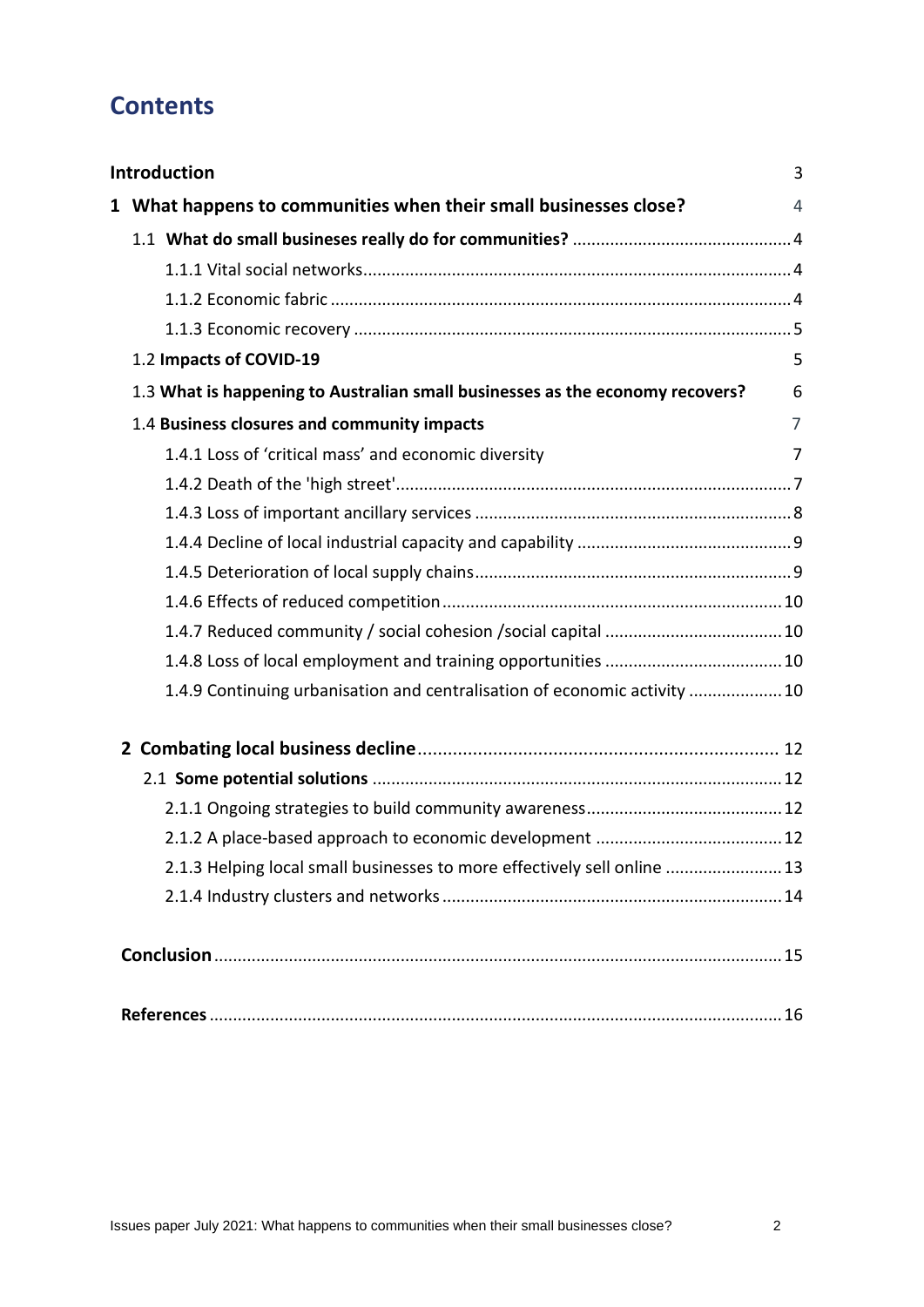# **Introduction**

COSBOA is a peak business organisation championing the issues of small business in Australia.

During the COVID-19 recession COSBOA has conducted regular targeted engagement with its member organisations through regular roundtable meetings and structured stakeholder research. During this process COSBA has closely observed that the pressures on large numbers of small businesses have been ramping up to a level where business survival is a daily struggle.

When a small business owner reaches the point of deciding to close permanently it can be a tragedy for the individual and for families involved in the business. When local small businesses close in larger numbers, the impacts on the communities in which they operate are spread far more widely. This paper begins the process of examining these community impacts.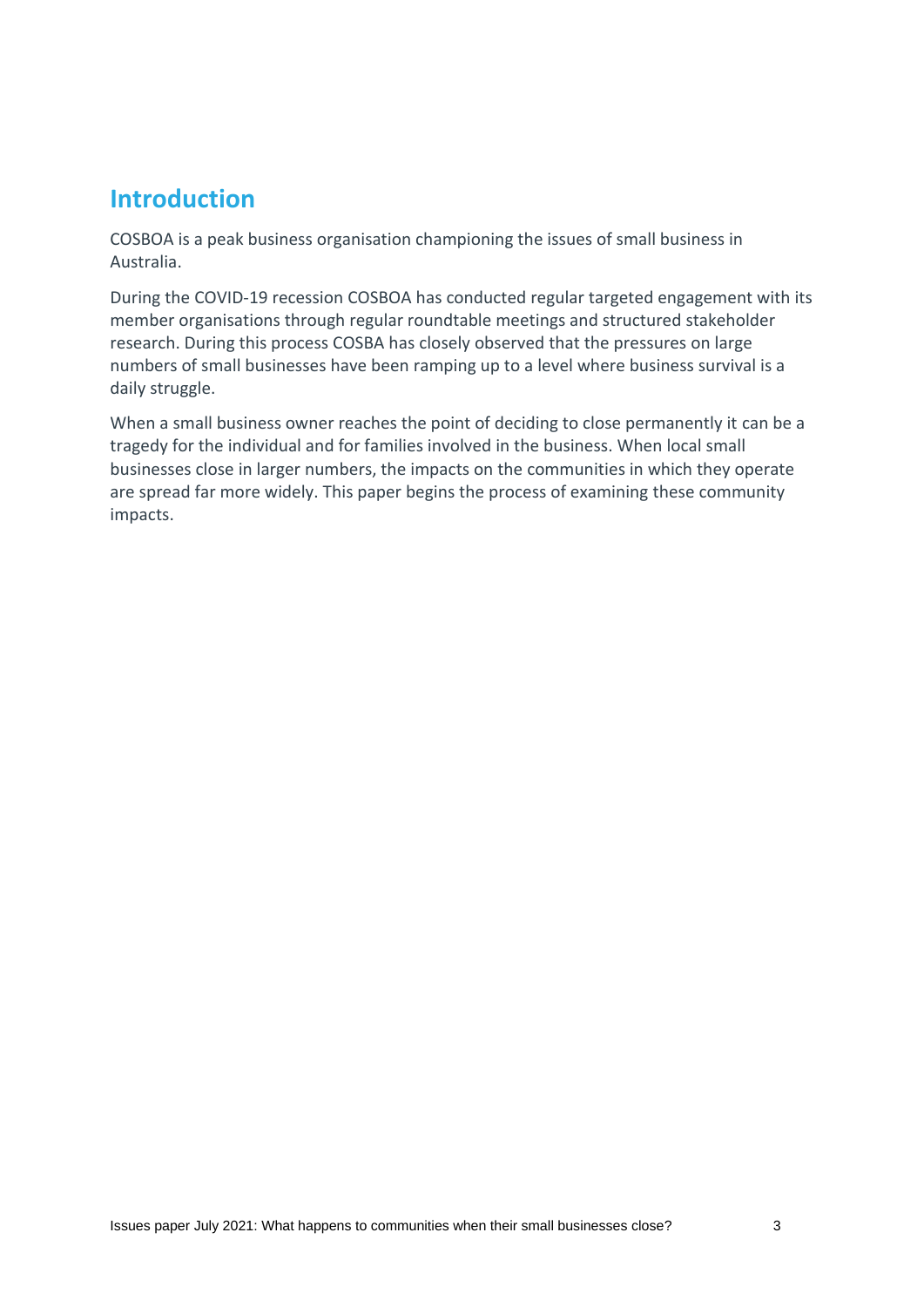# **1 What happens to communities when their small businesses close?**

# **1.1 What do local small businesses really do for communities?**

Local small businesses provide many of the building blocks of prosperous, healthy communities. This is the case both in city suburbs and in regional towns and villages.

Small businesses not only provide essential goods and services; they contribute directly to community life including volunteering, sporting activities and civic life. These businesses – often independent family-owned enterprises - are deeply invested in the futures of their communities. They employ more than 40 percent of the workforce across Australia – even more in some communities.

This paper seeks to provide an overview of:

- the key roles of small businesses in communities,
- **.** the destructive impacts of business closures on communities and economies at a local level, and
- potential solutions to the erosion of small business viability, particularly in Australia's regions.

#### **1.1.1 Vital social networks**

The broader community in each town, village, city suburb and CBD is comprised of many smaller communities of interest, communities of practice and social networks (incl sporting clubs, religious groups, professional and business associations, arts and cultural associations).

Local small business operators not only *form* networks and communities of practice, they are woven into *all* the networks. They sponsor community activities, including sporting and cultural events, they directly participate in community activities, they employ people who participate, and they often provide leadership. In these ways local small businesses are essential for social cohesion and well-being (Donahue 2018).

## **1.1.2 Economic fabric**

Small businesses often form the core of town centres. Importantly, a critical mass of local businesses in the centre of a town or suburb brings activity, vibrancy and distinctive character to local commerce. A town is often identifiable by the unique mix of its high street businesses (e.g. Lygon Street, Melbourne, Leura, Fremantle, Strahan, Berry NSW, Hahndorf, Montville). Local Small and Medium Enterprises (SMEs) form much of the economic fabric of healthy, functioning communities (Mitchell 2020). Their contributions to local employment and training are crucial.

This is as much the case in capital city CBDs as it is in regional cities such as Toowoomba, and Albany, and towns such as Ulverstone, Kiama, Mount Barker or Tennant Creek.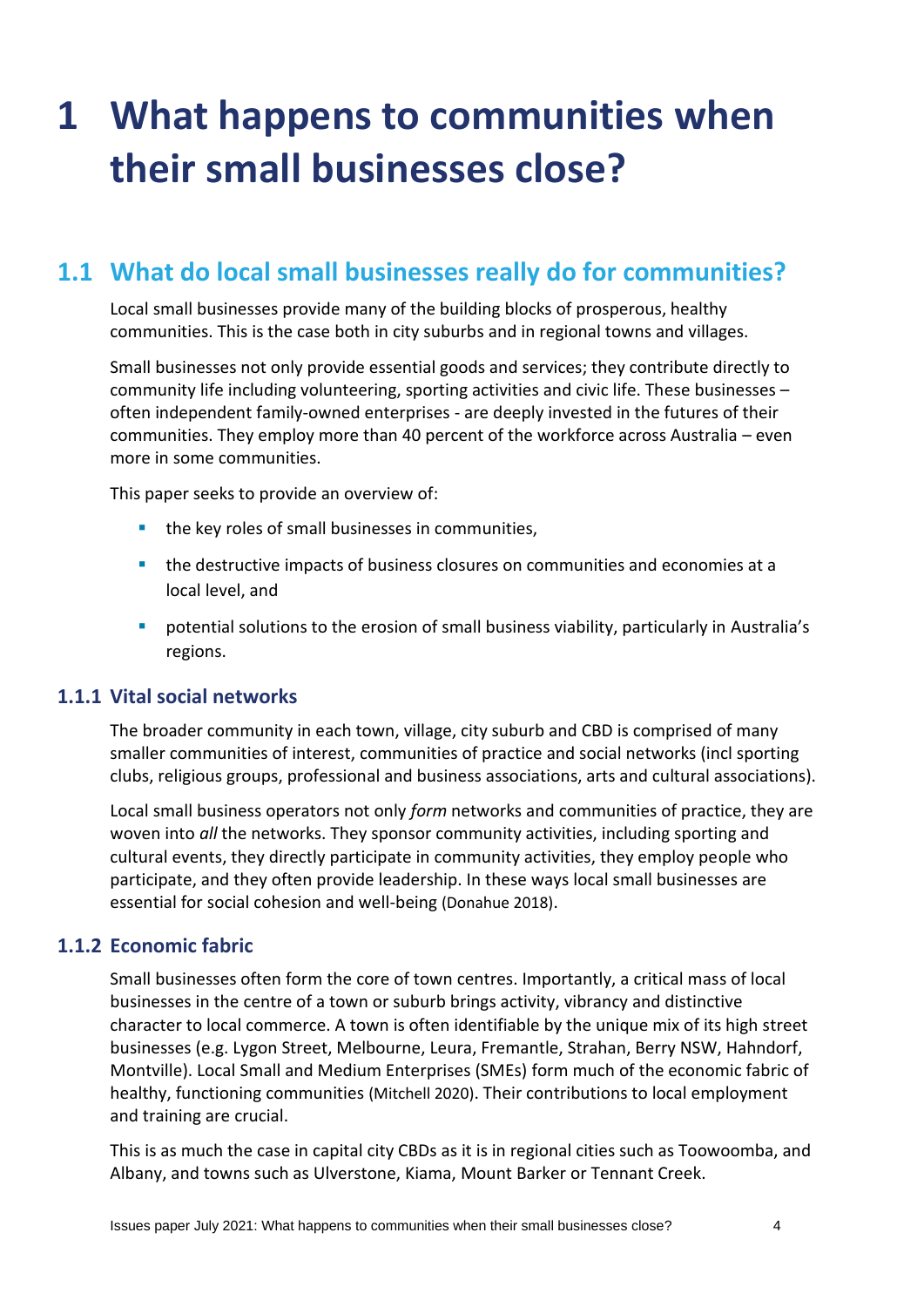The vital role of local businesses was evident during the COVID-19 pandemic. Small businesses supplied people with essential goods and services, helping to keep communities functioning.

#### **1.1.3 Economic recovery**

As the economy begins to recover from the pandemic recession small businesses will play a vital role in economic revitalisation. Their contribution will be important to the national economy as well as being critical to the recovery of regional economies.

Around the world governments are recognising small business viability and growth is a key piece in the economic recovery puzzle (UNCTAD 2021).

However, Australia must make every effort to avoid having *winning* communities and *losing* communities as the national economy is re-shaped in the aftermath of COVID-19. There is a real risk that some communities will be losers as a critical mass of local businesses are forced to close.

# **1.2 Impacts of COVID-19**

The pandemic has severely stress-tested small businesses in communities around Australia. The situation has been similar in all countries that have had to impose strict COVID lockdowns. In some senses the situation has been worse in countries without COVID-19 lockdowns, as the pandemic has raged, largely unchecked.

The terrible stresses of the COVID recession have been overlayed on the normal challenges of operating small businesses.

Challenges facing local small businesses are nothing new. There are many reasons why independent small businesses can struggle to remain viable, including:

- **EXT** Survival rates for small businesses are, arguably, significantly lower than for bigger businesses. The early stages in the small business life-cycle can be very difficult.
- **■** Unfair competition from big business is a factor for many small businesses. Big businesses dominate many market segments. They also increasingly control supply chains and set the prices for wholesale as well as retail products.
- **Small businesses are often unable to reach the consistent levels of price** competitiveness that big businesses can achieve because of their economies of scale.
- Big businesses are often able to cross-subsidise their product pricing; a tactic that small business operators are less able to implement.
- **In all these ways big businesses are price-setters and small businesses are price**takers.
- **EXT** Small businesses are often at the mercy of commercial landlords. Landlords often place extraordinary financial pressures on small business tenants.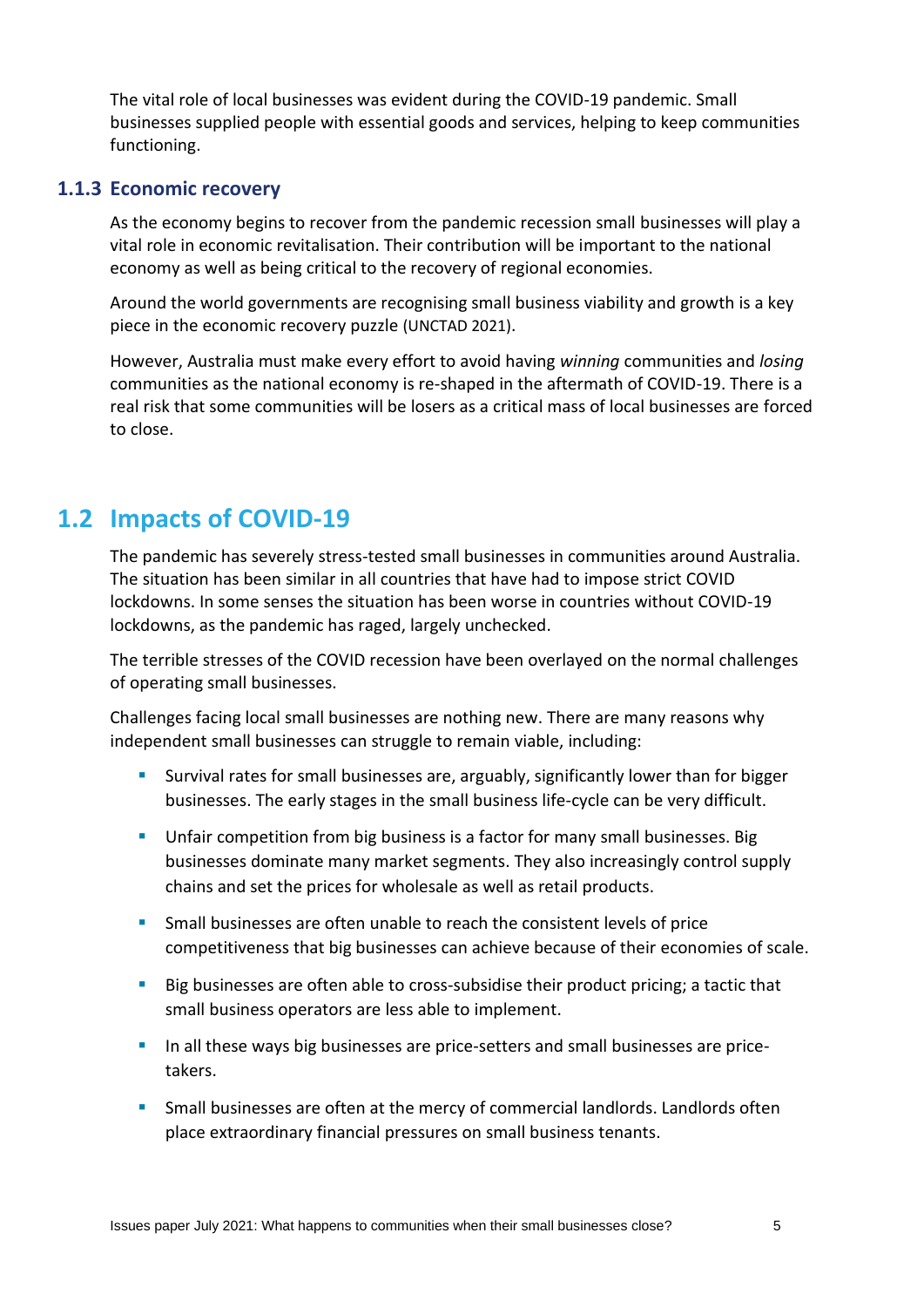- **E** Banks and other commercial lenders can impose harsh terms on small businesses, which can contribute to the financial pressures that result in business failure.
- **.** It is the nature of many small businesses that they are founded with low levels of working capital and continue to rely on cashflow for short-term viability.
- **■** In small regional and rural towns and villages, local businesses sometimes struggle to gain access to markets of sufficient scale.

These challenges, among others, have been compounded by COVID-19. In many cases this has resulted in small business failures and closures – although not as many as would have occurred without government support programs.

# **1.3 What is happening to Australian small businesses as the economy recovers?**

The Australian economy – along with the global economy - has changed significantly under the pressure of the COVID-19 pandemic. This has exacerbated structural economic change resulting from other major factors such as global responses to climate change (McKibbin 2021). In Australia economic outcomes have varied widely between industry sectors, highlighting the need for tailored approaches to economic recovery.

Research conducted with small business owners and consumers by CT Group in June 2021 (on behalf of COSBOA) has indicated that strongly customer-facing businesses have had quite different experiences to less customer-facing businesses.

COSBOA's own research conducted with its member organisations in early 2021 showed that some sectors fared reasonably well during the pandemic and are recovering quickly, while others were crushed by COVID restrictions and will recover slowly, if at all. Some business types have benefitted from strong spending by local consumers. However, negative impacts on international trade and supply chains have harmed other businesses. Some of these problems are yet to be solved.

The CT Group research indicates that consumer behaviour has changed:

- *I. "Increase in online shopping: Surprisingly, almost a third of participants indicated prior to COVID-19 they had never shopped for a single item online. All of these participants now say that they are actively shopping online (Woolworths, Coles, Amazon, Kogan, etc) and they believe this will be a permanent change in their spending habits. This medium is seen as highly convenient, price competitive and necessarily COVID-19 safe.*
- *II. Increase in active bargain hunting: Following on from the point above, this leads to an increase in the amount of people indicating they are actively seeking out bargains and sales via online outlets. Participants indicate they generally buy at shelf price in supermarkets or local stores, but are now finding it relatively easy to save money on necessary household items and weekly shops.*
- *III. General restriction on 'frivolous' spending: Most indicate their spontaneous purchasing behaviour has decreased, with less money being spent on clothes, eating out and other*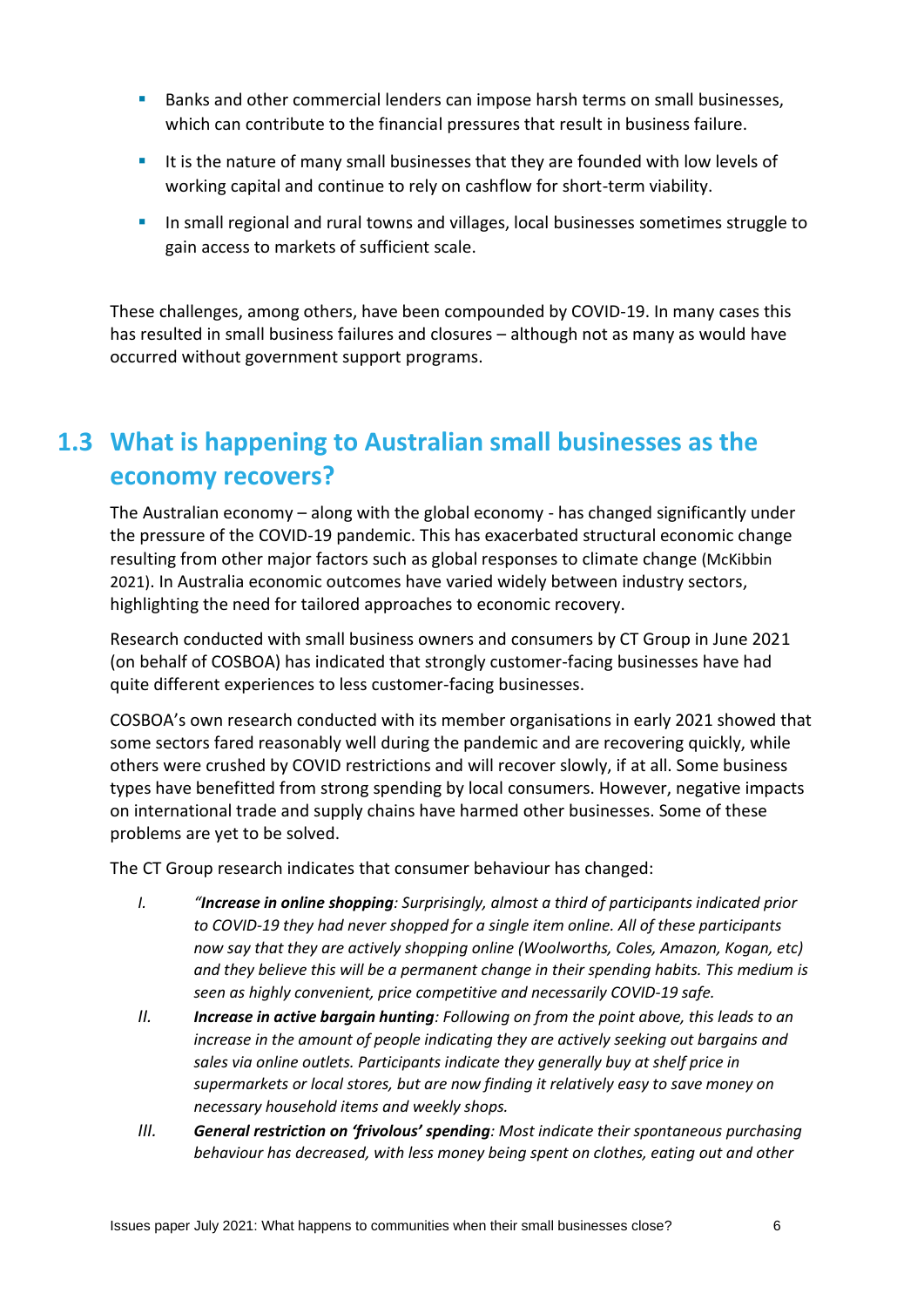*non-essential purchases. Importantly, this is the case regardless of whether they believe they are a COVID winner or loser. Elevated levels of uncertainty about the economic future mean most participants are now saving more, even if they had increased their discretionary incomes during the pandemic."*

(COSBOA / CT Group, 2021, unpublished research for the *Go Local First* campaign)

# **1.4 Business closures and community impacts**

## **1.4.1 Loss of 'critical mass' and economic diversity**

It is precisely because of the integral role played by local small businesses, that the loss of a critical mass in a town centre, particularly in the retail sector, can signal the terminal decline of the commercial heart of the community (Kickert and Vom Hofe 2017).

A diverse range of local business types is also important to the viability of communities.

*"Typically, communities wish to sustain their populations, to prevent out-migration, particularly of their youth, to develop a diverse economy that will insure the community against decline, to have the capacity to provide decent jobs for those who wish to stay in the*  community, and to maintain an adequate level of services and quality of life for residents." (Collits 2000)



# **1.4.2 Death of the 'high street'**

The 'death of the high street', as it has been called in the UK, is a process of hollowing out of town centres, which is occurring due to a range of factors, including the development of large shopping malls away from the town centre, and the continued surge in online shopping (UK Parliament 2019).

This also occurs in Australia and is, in part, a state and local government planning issue in which big property developers convince authorities of the merits of building 'big box' malls,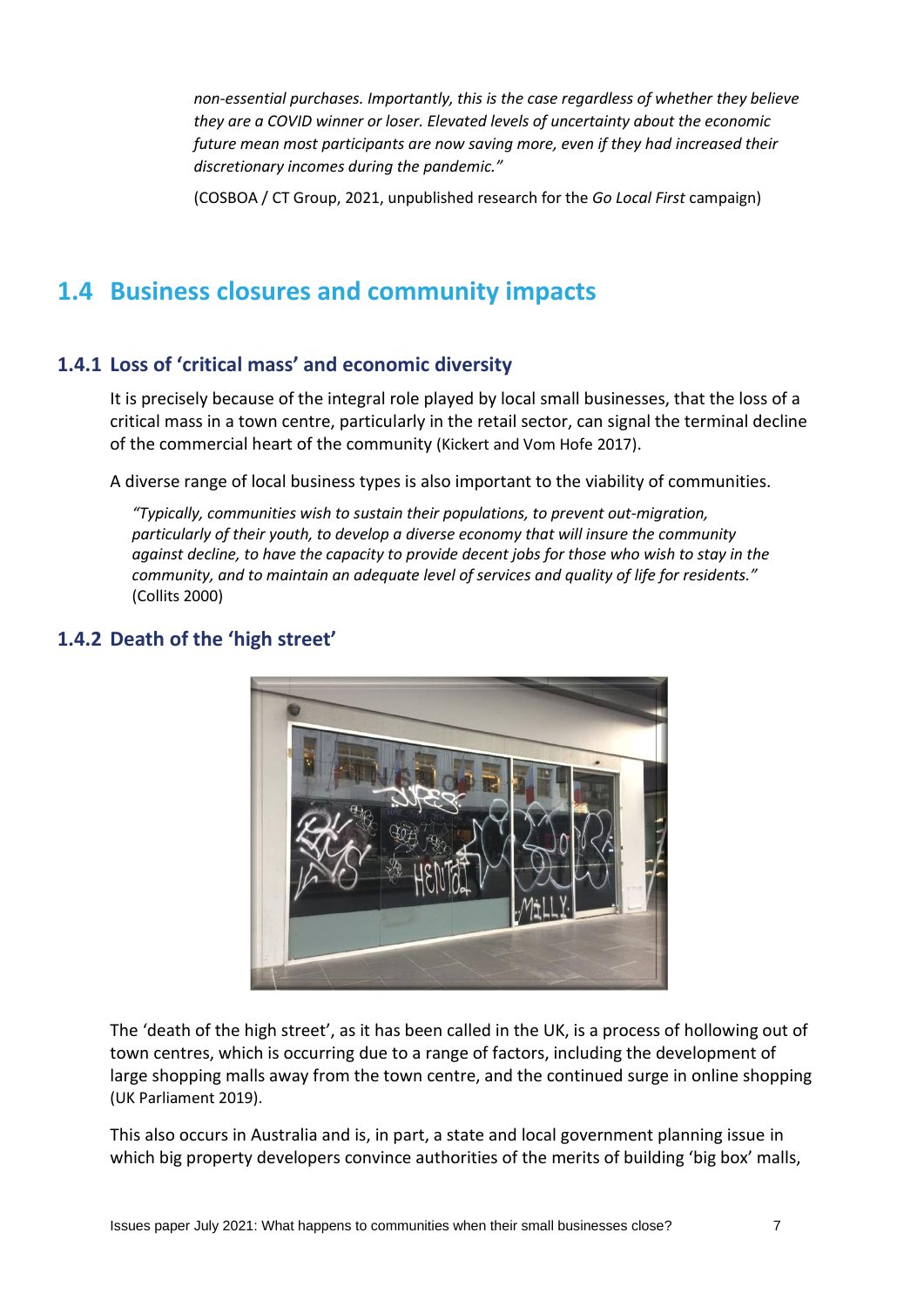often in locations outside traditional town centres. Whatever the large-scale commercial imperatives that drive this process, the end result is often the decay of the local business district (Moore 2016).

In 2011 a Productivity Commission report about the Australian retail industry argued, in relation to planning and zoning, that *"governments should not consider the viability of existing businesses at any stage of planning, rezoning or development assessment"* (Productivity Commission, 2011). The intent of this sweeping statement seems to be that, to consider existing business viability is to be per se, anti-competitive. However, while this might be technically correct according to a dry definition of what is 'anti-competitive', it ignores place-based factors which contribute to the viability of a community.

The loss of a specialty independent business in a regional town, partly as a by-product of national chain store opening in a new mall 20 kilometres away, will almost certainly damage the viability of the town's business district. At the very least this can be an unintended consequence of a planning decision that will eventually re-shape the community. In many locations the big shopping malls have become *"pseudo town centres"* (Featherstone, 2017). These privately owned real estate empires have taken over from traditional civic centres as the places where citizens congregate. The question must be asked: *Is it healthy for town planners to give this level of power over the community to mega-mall owners and national real estate developers?*

Of course, many economists will argue that the answer should always be about competition to benefit the consumer, and that if consumers vote with their feet by flocking to the big shopping malls, then that is just evidence of market forces at work. However, the concept of a level playing field is absent from this analysis. It ignores the reality of the manipulation of the market by powerful real estate investors and national chains, such as in the dominance of these players in capturing large, prime retail sites (Australian Competition and Consumer Commission, 2008).

It is acknowledged that the process of business birth, death, expansion and contraction is a normal cycle and is integral to entrepreneurial dynamics (Conroy and Deller 2020). However, for distinct communities, a tipping point can be reached where long-term damage can be done due to the loss of too many businesses, and the resulting loss of commercial diversity. These communities can also suffer a decline in the local framework conditions for entrepreneurship.

One of the hopes for traditional high streets is that, in cases where local small businesses offer quality goods and services and operate in a distinctive, attractive environment, community members tend to bond with their local town centres (Holliday 2015). One of the key reasons for 'high street' town centres importance and attractiveness to residents is the range of ancillary services these centres provide in addition to retail (Wahlberg 2016).

## **1.4.3 Loss of important ancillary services**

It is important to most Australians, whether regional or suburban residents, that these ancillary services provided by small businesses include business segments that are essential to daily life such as medical, legal, financial and recreational. When enough businesses close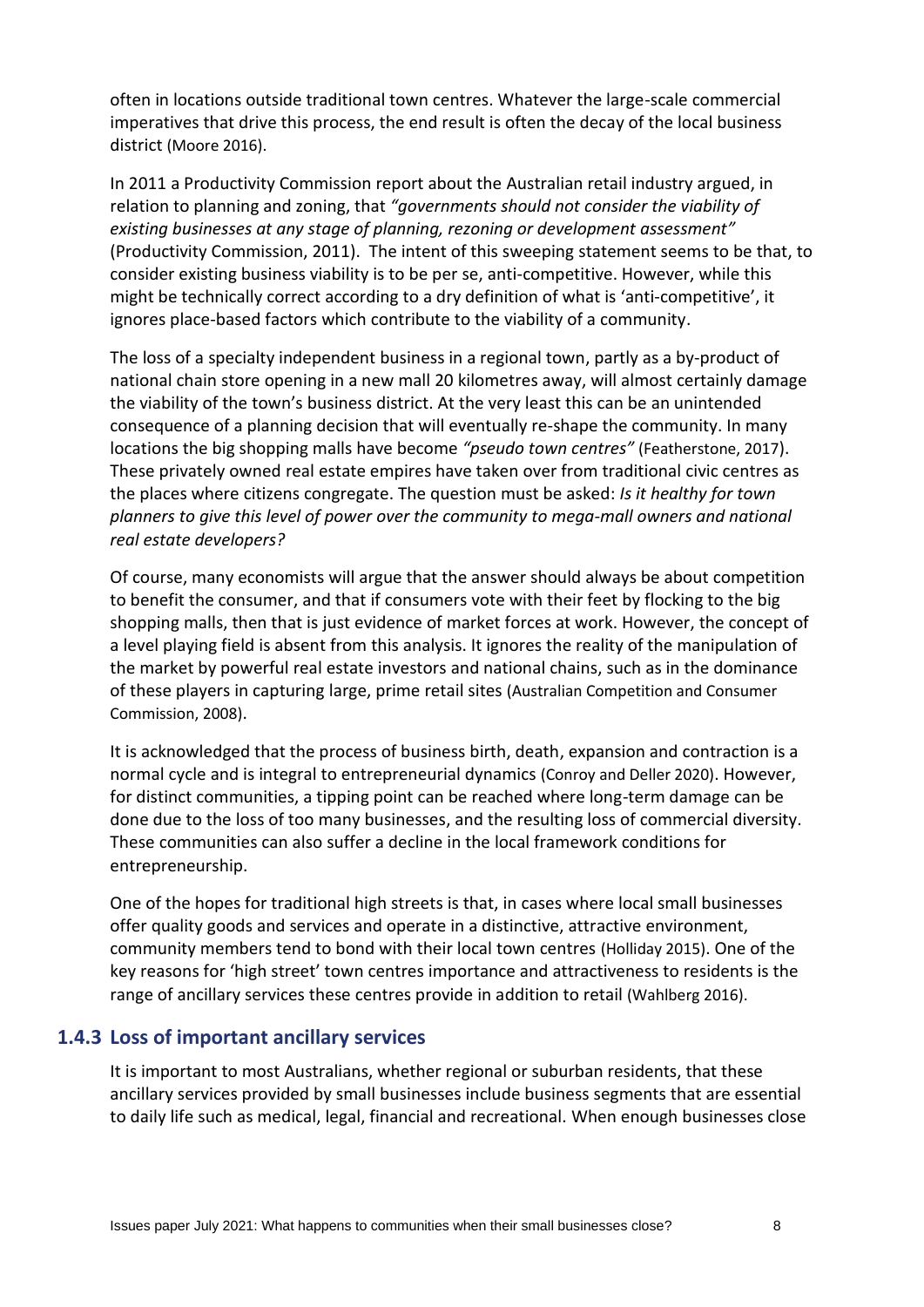or move away from local business districts this leads to the "erosion of interpersonal communications and central services for citizens" (Wahlberg, 2016).

The loss of small businesses providing this community infrastructure often signals the decline of a local town centre.

## **1.4.4 Decline of local industrial capacity and capability**

The impacts of local small business closures are not limited to retail centres. Many small businesses operate in industrial precincts in city suburbs and regional and rural centres. These industrial precincts are significant contributors to local employment and are key enablers of local economic activity in sectors as diverse as:

- Manufacturing (approximately 80% of the total number of manufacturing firms in Australia are small businesses),
- Engineering and metal fabrication,
- Construction materials and services,
- Automotive maintenance and repairs,
- Fuel supplies,
- Agricultural machinery,
- Food processing.

This diversity of economic activity is a major contributor to regional economic resilience (NSW Department of Planning & Environment, 2017).

The reduction in these economic enabling functions, along with loss of skilled managers and workers when local industrial precincts go into decline, causes serious harm to the viability of communities – particularly in regional and rural areas.

#### **1.4.5 Deterioration of local supply chains**

The extent of regional supply chains that support local businesses varies widely according to the type of industry. In many cases, an ecosystem develops around a regional industry specialisation. The networks and collaborations that develop are valuable to all the businesses involved, and to the strength of the industry. The specialised capabilities of a regional supply chain often provide businesses their competitive advantage in the market. An excellent example of this is the advanced manufacturing industry of Northwest Tasmania (Jones 2015).

Small businesses often have strong supply chain relationships within their own regions. These business-to-business relationships help to build and strengthen local suppliers and contribute to economic health by keeping more business spending in the community (Cumberland Area Economic Development Corporation 2018).

The reverse is true when the capacity to supply business activity within the region is reduced. As the range of suppliers narrows, there is a decline in diversity of business types in the regional economy, and economic self-reliance and resilience of the community is also reduced.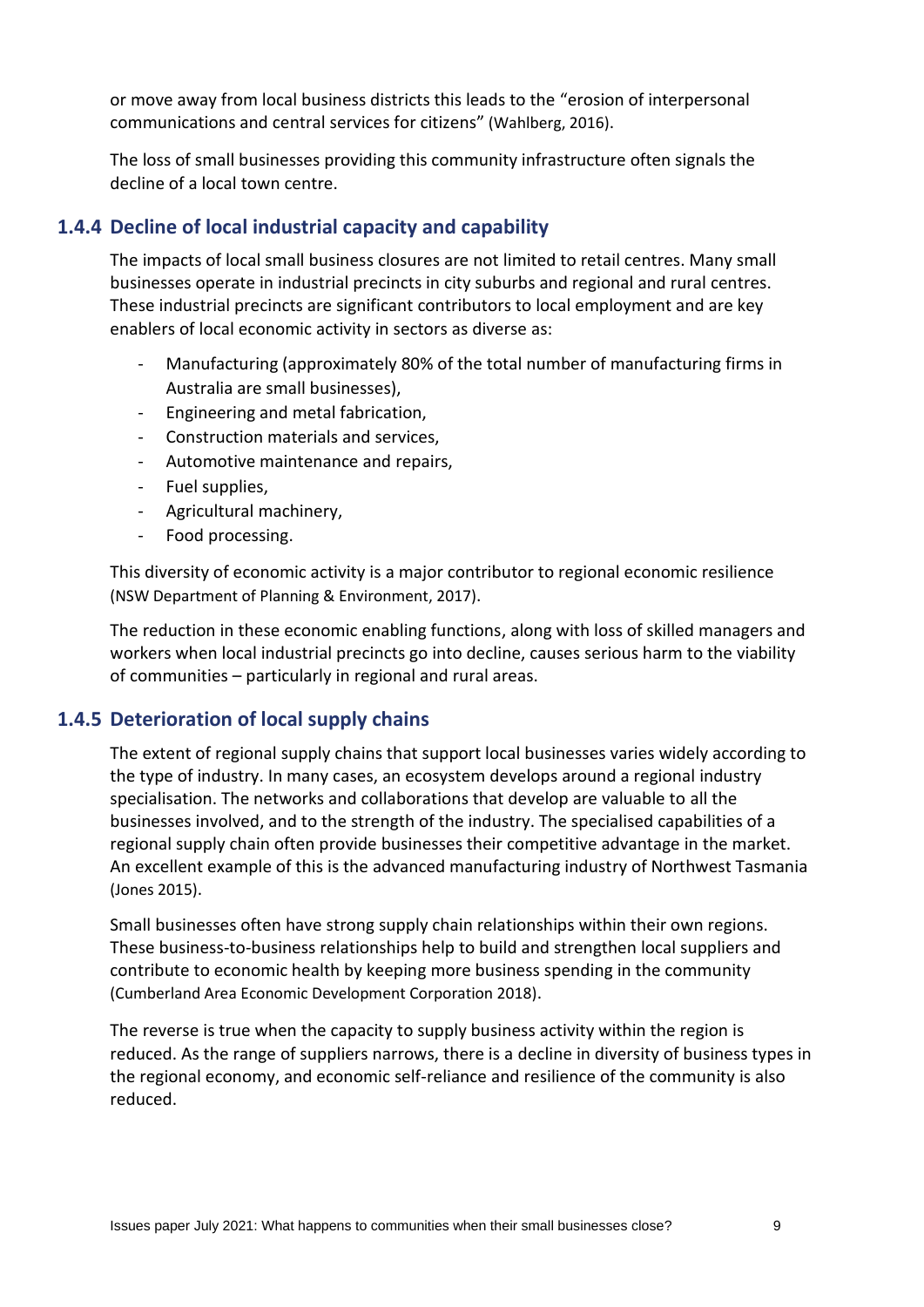## **1.4.6 Effects of reduced competition**

*"When there are a lot of small businesses, that creates deeper competition — which helps keep prices low and innovation high"* (Fryer 2020).

When competition from small businesses is removed, communities become heavily reliant on big business operations. Commercial precincts operated by big business are also often located further away from communities, increasing travel for residents and reducing community self-reliance (Mitchell 2020).

The loss of significant numbers of local small retailers and service providers or, in the worst case, an entire high street precinct, greatly reduces choice for consumers and competition for the big box malls and their chain stores.

## **1.4.7 Reduced community / social cohesion /social capital**

While social enterprises, charities, sporting, recreational and religious institutions all play roles in social cohesion for particular community segments, *it is the local small businesses that touch everyone in the community* (FSB 2019).

Local small businesses are important contributors to the development of social cohesion and social capital - as well as benefiting from it. (Spence, Schmidpeter and Habisch 2003)

Because of the vital role local small business plays in the identity and functioning of communities, the loss of a critical mass of small businesses inevitably means a lessening of community and social cohesion.

This, in turn, has a negative impact on the local economy and its continued development. Social cohesion is not only a valuable goal in itself but also a key condition for the impact and sustainability of development and economic growth (German Development Institute 2019).

#### **1.4.8 Loss of local employment and training opportunities**

A crucial aspect of this reduced community cohesion is the loss of employment and training opportunities for people close to where they live. Small business has always played a vital role in providing employment opportunities. These opportunities are particularly important for young people gaining their first attachment to the workforce but also for adults returning to the workforce. Small businesses provide not only employability skills but employ the largest proportion of apprenticeships and traineeships of any business segment (ASBFEO 2019).

#### **1.4.9 Continuing urbanisation and centralisation of economic activity**

*"Australia is one of the world's most urbanised countries: over 85 percent of the Australian population lives in urban areas that hug the coastal zone of an arid continent."* (Martinez-Fernandez and Wu 2007).

Australian governments periodically articulate policy positions emphasising the importance of regionalisation (or sometimes de-centralisation). The closure of small businesses in regional communities only serves to strengthen the move towards urbanisation. In worst case scenarios the destructive effects of a failing regional business community can result in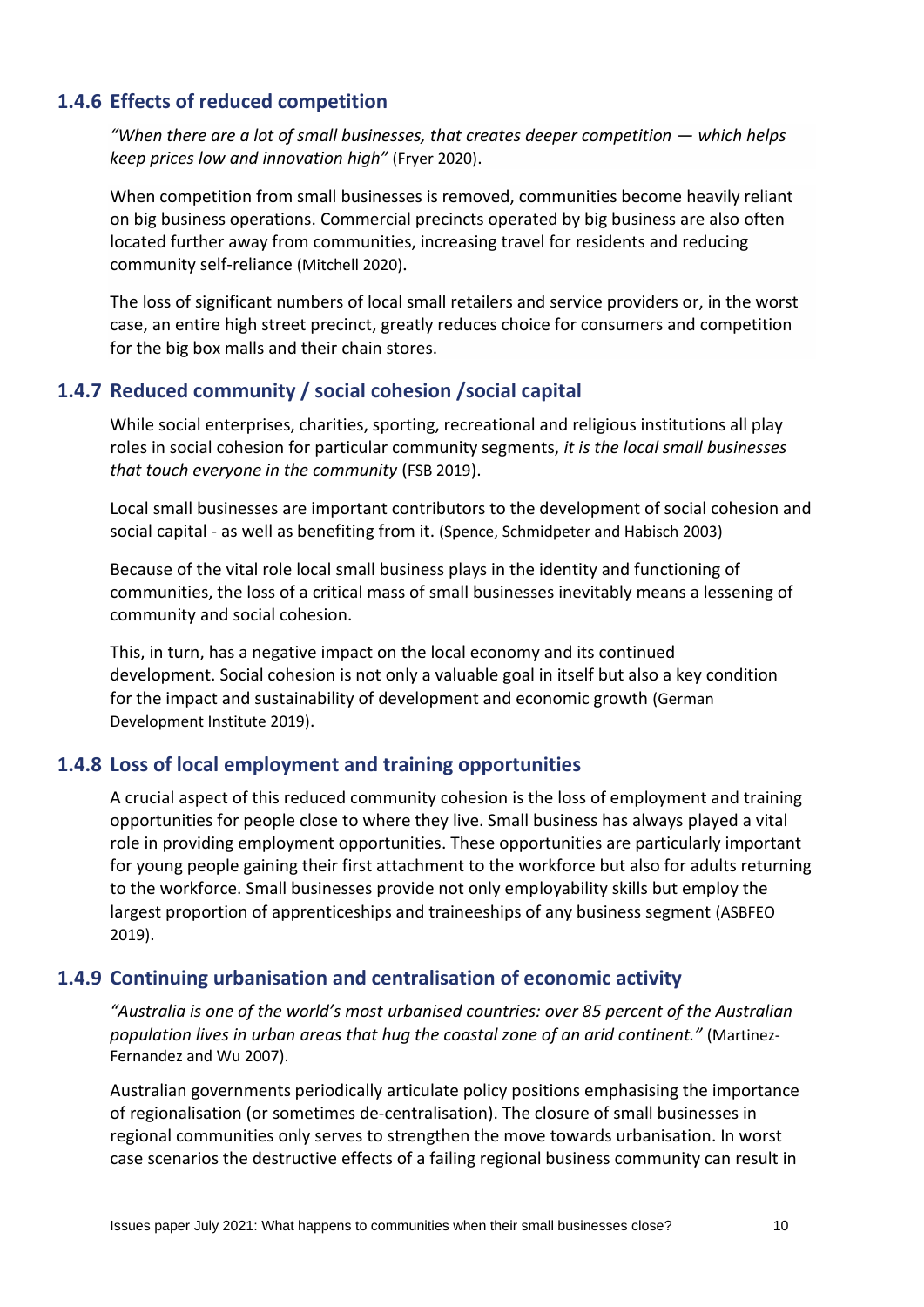"*processes of depopulation, demographic decline, ageing, and threats to community socioeconomic viability*" (McGuirk and Argent 2011).

In relation to small towns in particular, some researchers argue that *"….small town decline is not inevitable, nor simply the result of inexorable forces, but rather the result of a mix of short and longer term causes which include actions by governments and inaction by governments.*" Others propose that *"…..small town decline is not inevitable and can be reversed by local community action….."* This change will be driven by *"community action, strategic planning and leadership"* and the assumption that *"governments are not going to "save" small towns."* (Collits 2000)

COSBOA argues that, while community leadership and action are vital in the effort to ensure local small businesses remain viable, government policies and programs should support place-based initiatives.

While there have been (contested) reports of a surge in people relocating from the major cities to regional areas during the COVID pandemic, there has been no substantive change in policies to reinforce this apparent social movement. Without this change it is most likely that many rural and regional towns will continue to see economic decline.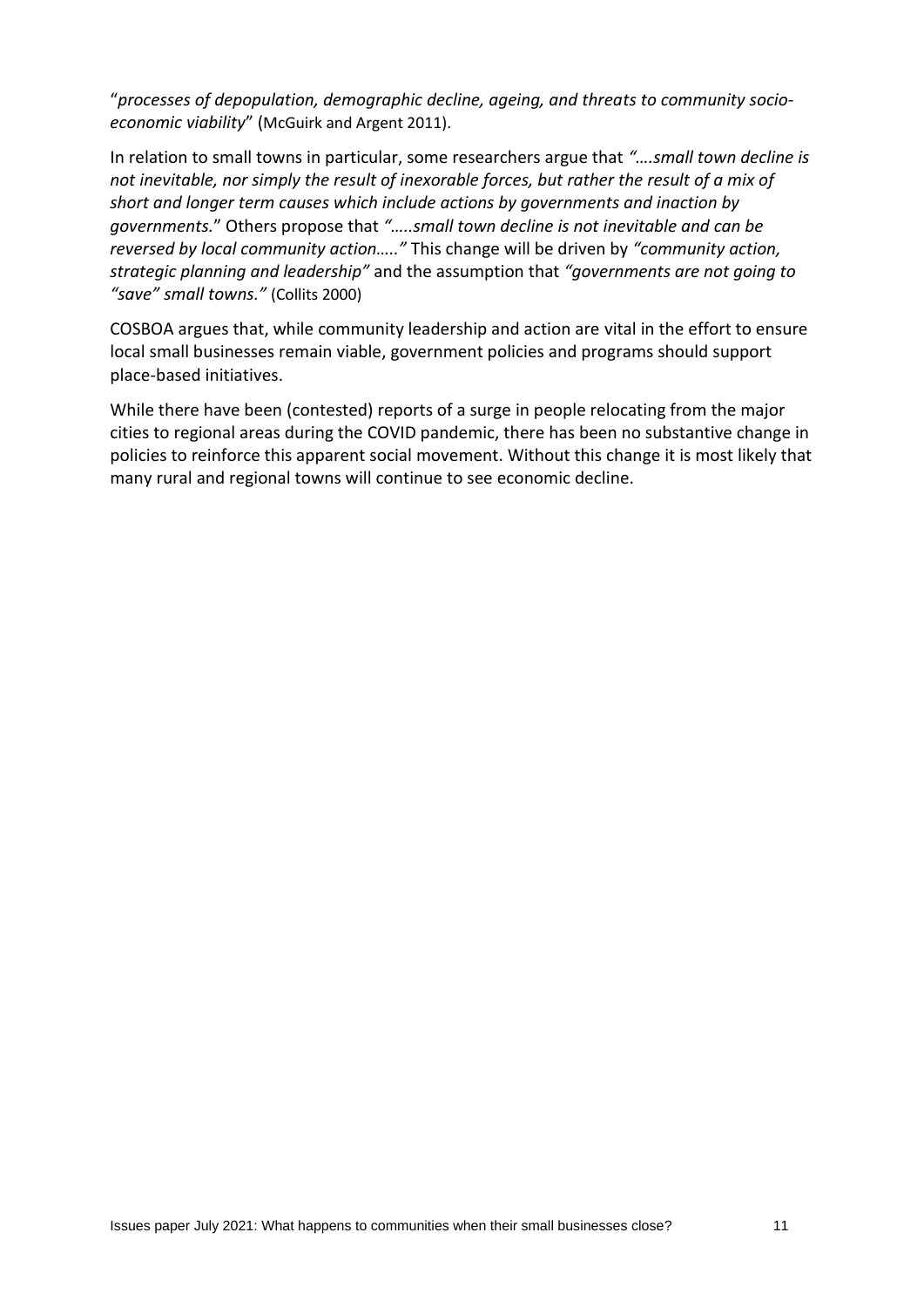# **2. Combating local business decline**

# **2.1 Some potential solutions**

COSBOA has long argued that the presence of viable, thriving and growing small businesses in local communities is a key element in sustainable economic development. Thriving local business communities are also the building blocks of a stronger national economy. So, *what measures can be implemented that have a positive effect on Australian small businesses?*

## **2.1.1 Ongoing strategies to build community awareness**

When people choose to purchase goods and services from local small businesses, rather than from big businesses and major online outlets, they help to secure the viability of the businesses in their own communities.

Research undertaken on behalf of COSBOA by CT Group shows that, while community members have generally positive views about local small businesses, they often have less understanding of the important roles these businesses play in community cohesion and economic self-sufficiency.





The *Go Local First* campaign and other national and regional 'buy local' initiatives have demonstrated that public awareness about the value of small business can be influenced and strengthened. When consumers are better informed about the key roles played by local small businesses, they are more likely to support this segment of the economy.

Governments at all levels, as well as peak business organisations, can have a long-term influence over consumer awareness. This requires regular, ongoing reinforcement of key messages about the importance of small business. In the COSBOA experience, the closer these messages are connected to local communities the more effective the campaigns are.

## **2.1.2 A place-based approach to economic development**

Economic development policies and strategies which ignore the potential of local small businesses are missing a vital component of potential growth.

It is important to acknowledge that not all business owners want to grow their operations. All functioning businesses are of value to local economies including those with owners who are content to operate at their current scale. However, much of the growth occurring in a local economy comes from businesses that expand their markets, and from the creation of new businesses.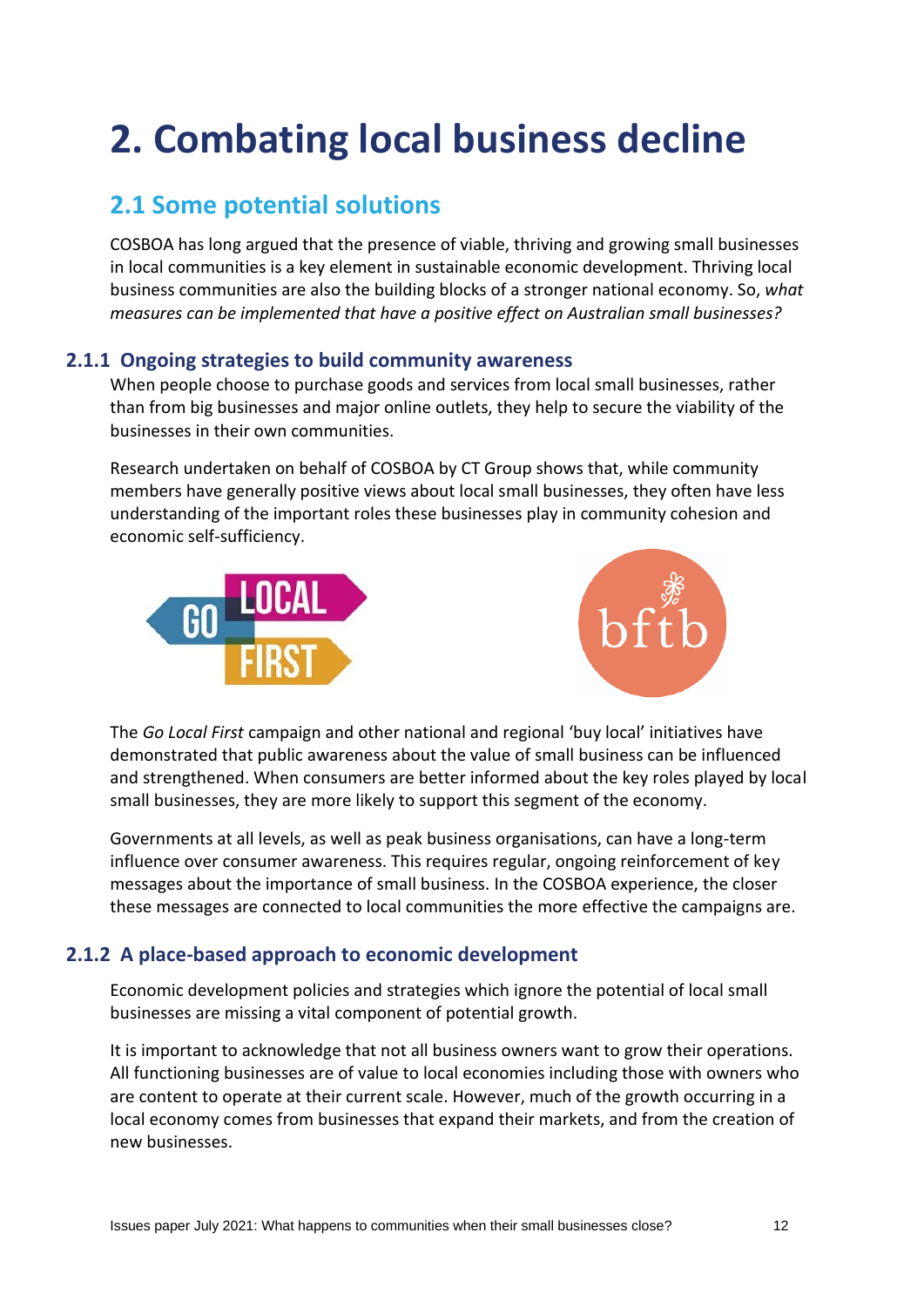To secure the future of local business communities and the economies in which they operate it is important to *"….address barriers to growth rather than reasons for decline"* (Collits 2000).

Around the world economic development researchers and practitioners have recognised the vital role SMEs play as drivers of economic development (Mircevska 2015).

COSBOA argues that more is required than just tweaking macro-economic settings in order to better harness the potential of the small business sector as an engine of economic growth.

*"Creating genuine place-based economic development strategies in Australia's regions would represent a major change from the current, highly centralised approach to regional policy and programs. The genuine empowerment of regional communities is essential for generating positive economic development outcomes….. The current dominance of centralised decision-making in Australia inhibits positive change in the regions. Centralised decision-making has its place in creating the macro-economic settings that form the operating environment for business. However, regional economic development can't be managed from Canberra."* (Grace 2020)

Effective place-based economic development strategies are designed to empower local business communities. They draw on specialised expertise to partner with local business communities, to do the very detailed work that is often necessary to foster entrepreneurial success and to facilitate a culture of innovation.

While this is not a simple task, it is by no means an unproven, pie-in-the-sky concept. In Australia, the US and several other countries, business retention and expansion projects and local entrepreneurship programs have been delivered successfully. Place-based programs such as *Economic Gardening* have demonstrated the value of focusing on local business growth as a vehicle for economic development (Grace 2013). Among other benefits, this approach places the business community in the driver's seat.

#### **2.1.3 Helping local small businesses sell online more effectively**

There are significant (and increasing) benefits for small businesses that engage with the digital world. Overall, Australian small businesses have made significant strides towards digitalisation in recent years.

Deloitte Access Economics classifies small business digital engagement at four levels: *Basic, Intermediate, High* and *Advanced*. In a 2019 report Deloitte noted that the pace of small business digital engagement in Australia was accelerating, with 55% of small businesses being in the *High* or *Advanced* classifications by that year compared to 34% in 2016. However, as technology continues to move ahead at a rapid pace this is a process can never be complete.

Deloitte observes that there are a range of benefits for small business increasing its level of digital engagement but the highest rating of these are:

- *"Improving business efficiency*
- *Meeting customer demands*
- *Increasing sales and revenue*
- *Accessing new customers."*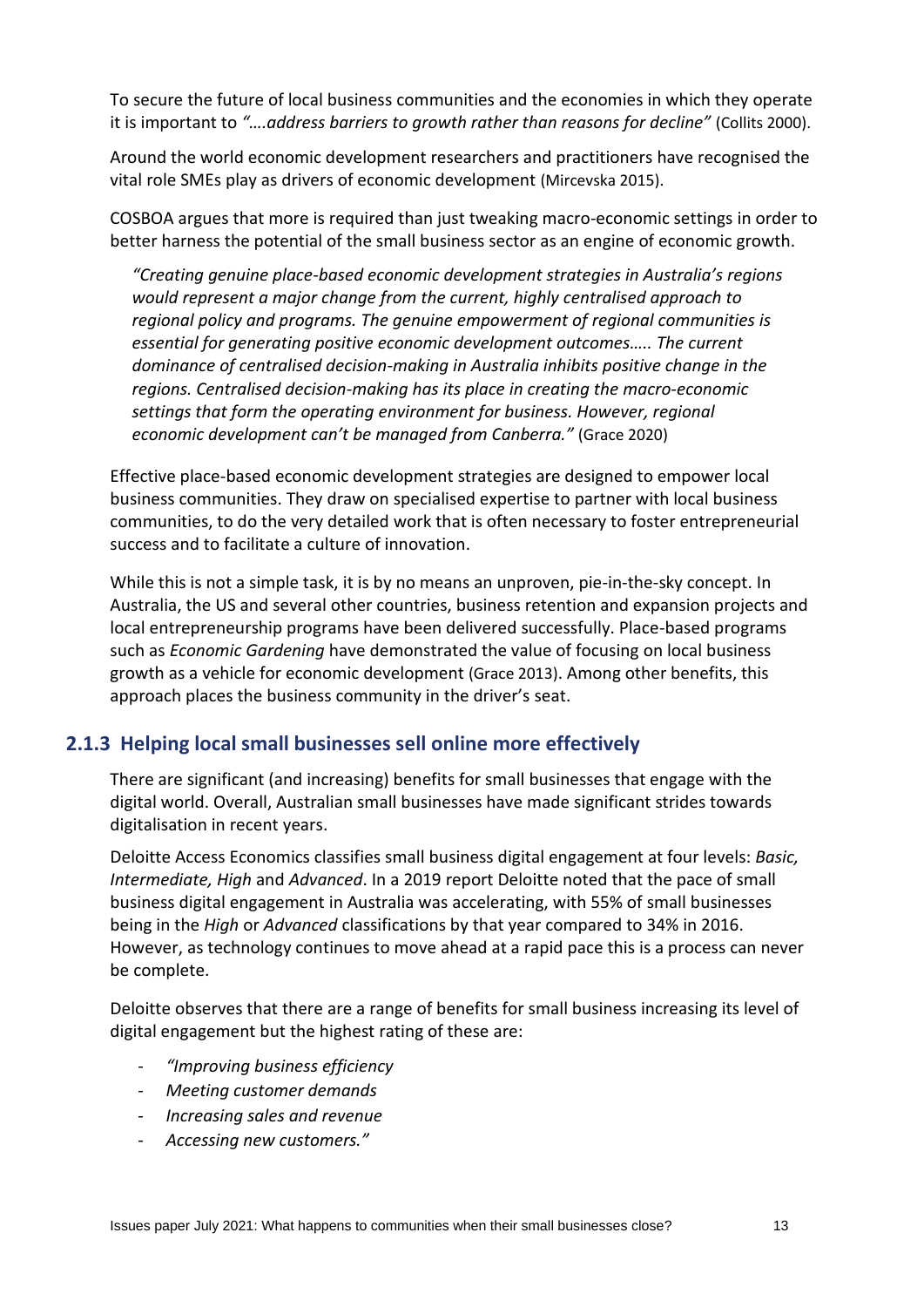These benefits are in addition to the highly important requirement to address cyber security issues (Deloitte Access Economics 2019).

COSBOA argues that while small business digital engagement has been accelerating, significant opportunities remain to increase business vitality and growth by engaging at more advanced levels of digital capability. This includes the opportunities (and arguably the necessity) to sell online.

One in ten, or 12% of Australian SMEs are online-only businesses. In a 2017 white paper NAB reported that 32% of Australian SMEs regarded *"Start selling online/ increase online sales"* as a major strategy for business expansion. (National Australian Bank 2017)

Federal and state governments, to varying degrees, support increased digital engagement by small business. An example is the *Australian Small Business Advisory Services*  (ASBAS) program designed to deliver digital advisory services to small businesses, to help them increase their online presence and compete in the digital world. However, COSBOA notes that this is a very small program with limited resources. Increased resourcing is needed to assist Australian small businesses meet their potential as competitors in online markets.

## **2.1.4 Industry clusters and networks**

Industry sectors in Australia generally comprise a mix of large, medium and small businesses. However, some sectors are notable for the large numbers of small businesses. As previously noted, 80% of manufacturing businesses in Australia are small businesses.

Through its Modern Manufacturing Strategy, the Australian government has recognised the great importance of re-vitalising the manufacturing sector. Because so many Australian manufacturers are small businesses, this segment of the industry must play a central role in turning around the fortunes of manufacturing.

Small business makes major contributions in other important industry sectors, such as agriculture, construction, professional, scientific and technical services, and arts and recreation.

However, it must be noted that in some of these industries scale does matter. This is the reason for the development of agricultural cooperatives. By aggregating, marketing and selling through cooperatives individual farmers are sometimes able to share resources and effectively compete as larger enterprises.

Manufacturing is another important example of an industry where economies of scale are a key factor in competitiveness. Small manufacturing businesses have the advantage of being nimble, flexible and are often able to innovative very quickly to capitalise on market opportunities. Their competitiveness can be strengthened by effectively growing their economies of scale through mechanisms such as industry clusters.

Australia lags behind Europe, the USA and parts of Asia in the development of industry clusters.

*"Industry clustering is a dynamic process that must be learned and cultivated by both federal and state governments, although there is still much to be learned about the nature, means and benefits of clustering in supporting regional and local economic*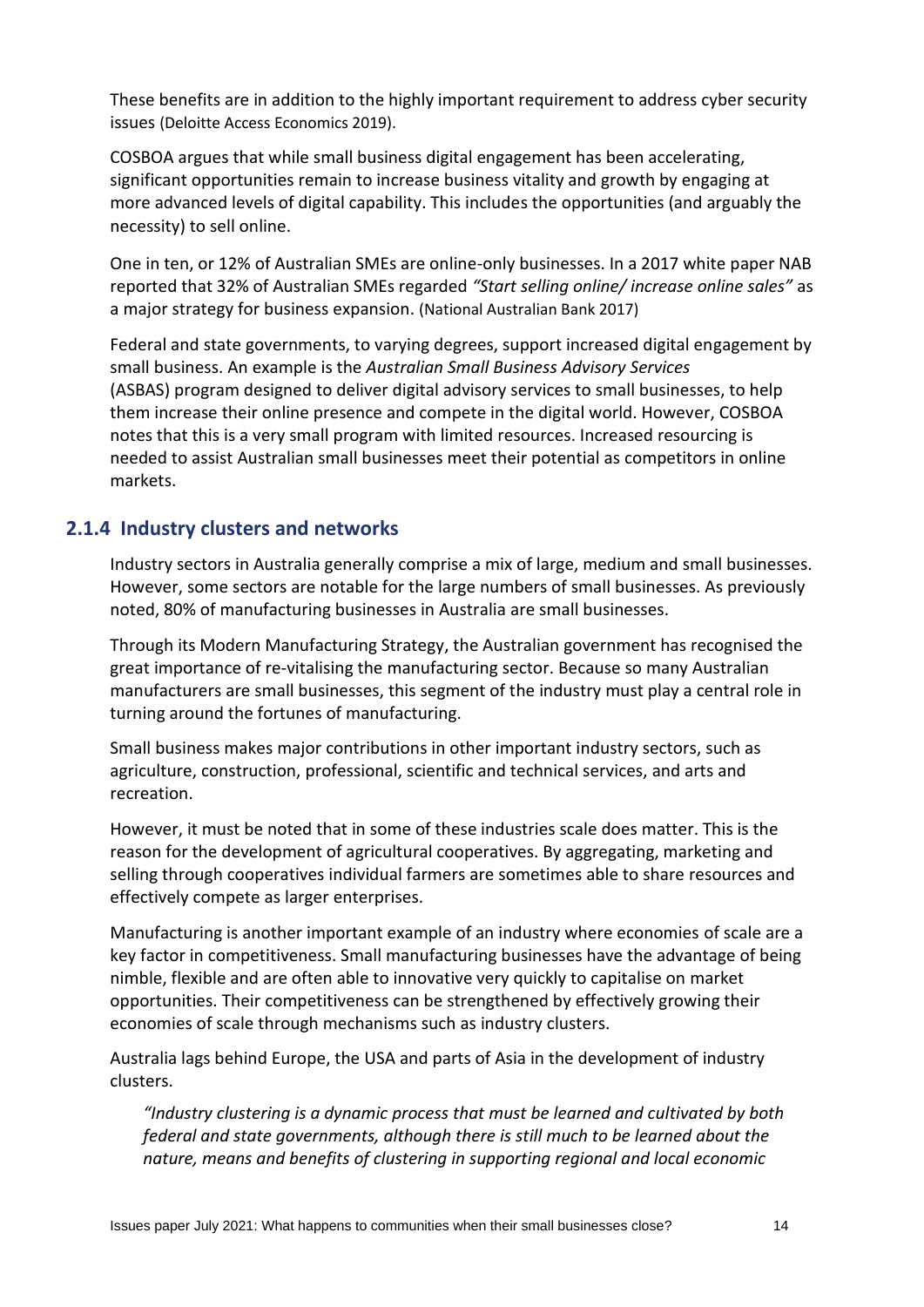*development ..... It appears important that regional economic policymakers learn how to identify and build the national and regional strategic architecture to support the development of industry clusters."* (Wickham and Hanson 2002)

COSBOA argues that the competitiveness of small businesses in key industry sectors will be greatly improved by the adoption of long-lasting, consistent policies and programs to support cluster development.

Cluster development programs could greatly assist in the retention and development of competitive industrial capability and capacity among small businesses, particularly in regional communities. It could also help to avoid further de-industrialisation in Australian cities and towns.

# **Conclusion**

COSBOA proposes that further investigation, research and policy deliberation is needed on this important subject. Research based on in-depth case studies conducted across a range of different types of Australian communities would reveal critical information about the central role local small businesses play in social cohesion, community identity, economic stability and sustainable development.

COSBOA believes there is evidence that the loss of a critical mass of small businesses in any community leads to a hollowing out of the commercial centre of the community, higher unemployment, reduced workforce skills and, often, a process of de-industrialisation that removes critical capabilities from the local economy. While, on the surface, big businesses may appear to benefit from this process, the likelihood is that such a trend ultimately damages the whole economy.

Some economists will, predictably, contend that the market should be allowed to decide the fate of local business communities. This must be true at a basic level - businesses should be managed in a way that optimises their competitiveness. However, it should be acknowledged that the forces impacting on local small businesses' ability to compete often do not represent fair competition.

COSBOA argues that the decline of local business communities, comprised largely of independent small businesses, is not an inevitable outcome. While there are serious challenges facing small businesses and the communities in which they operate, there are also potential promising solutions.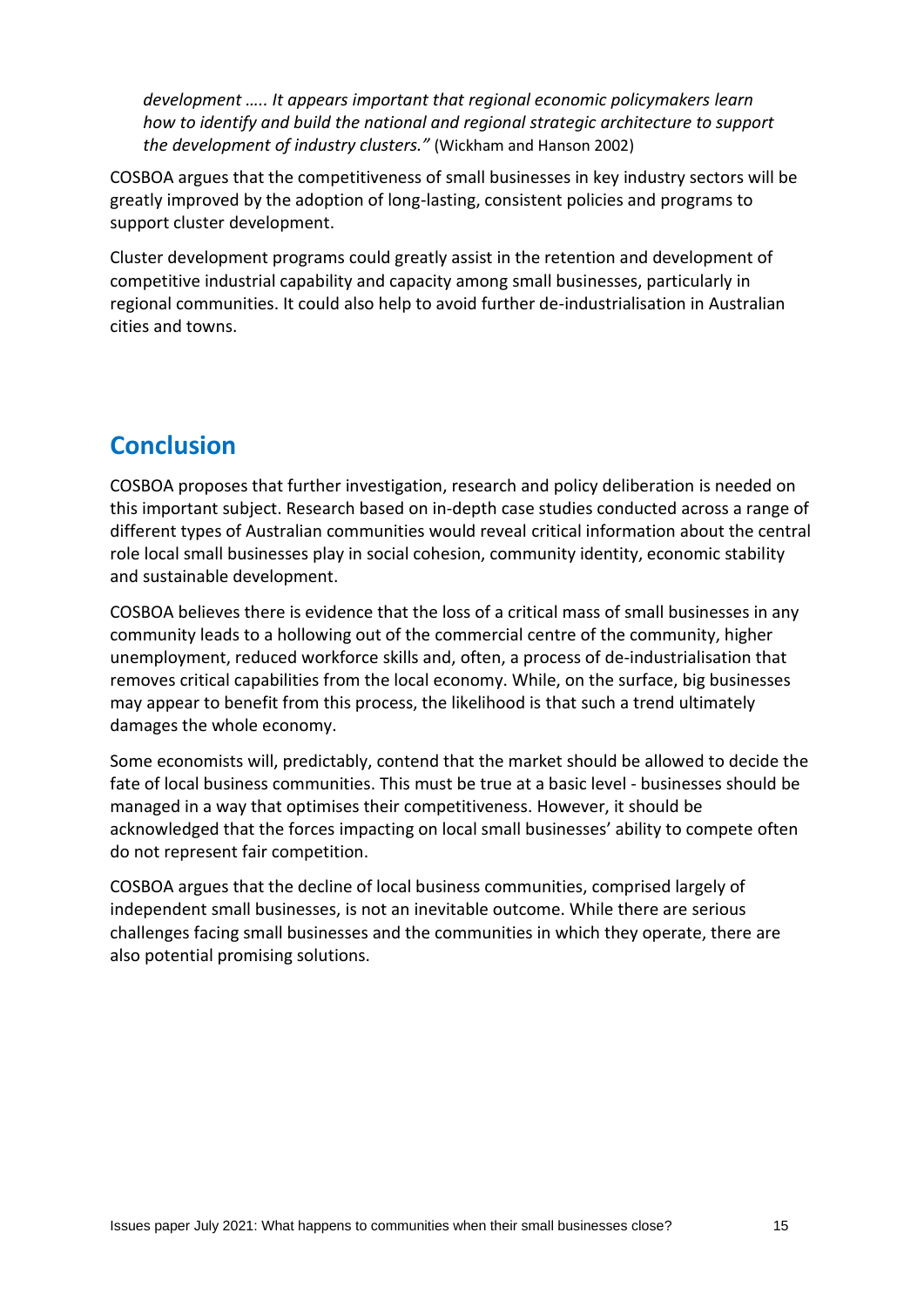## **References**

Australian Competition and Consumer Commission, *Report of the ACCC inquiry into the competitiveness of retail prices for standard groceries,* July 2008.

Australian Small Business and Family Enterprise Ombudsman (ASBFEO), 2019 Small Business Counts: Small business in the Australian economy. Accessed at: <https://www.asbfeo.gov.au/sites/default/files/documents/ASBFEO-small-business-counts2019.pdf>

Collits, P. 2000, *Small Town Decline and Survival: Trends, Success Factors and Policy Issues*, The Regional Institute. Accessed at[: http://www.regional.org.au/au/countrytowns/global/collits.htm.](http://www.regional.org.au/au/countrytowns/global/collits.htm)

Conroy, T. and Deller, S.C. *Regional Level Social Capital and Business Survival Rates*, The Review of Regional Studies, (2020) 50, 230–259, Southern Regional Science Association, Washington DC.

Cumberland area economic development corporation, 2018, *how small businesses impact their communities*, accessed at: [how small businesses impact their communities | cumberland area](https://cumberlandbusiness.com/news/how-small-businesses-impact-their-communities/)  [economic development corporation \(cumberlandbusiness.com\).](https://cumberlandbusiness.com/news/how-small-businesses-impact-their-communities/)

Deloitte Access Economics, 2019 *Benefits of Small Business Digital Engagement*, for Department of Employment, Skills, Small and Family Business, Canberra. Accessed at: [deloitte-au-economics](file:///C:/Users/John%20Grace/Dropbox/My%20PC%20(DESKTOP-TG1LH6O)/Downloads/deloitte-au-economics-benefits-small-business-digital-engagement-080819%20(1).pdf)[benefits-small-business-digital-engagement-080819 \(1\).pdf.](file:///C:/Users/John%20Grace/Dropbox/My%20PC%20(DESKTOP-TG1LH6O)/Downloads/deloitte-au-economics-benefits-small-business-digital-engagement-080819%20(1).pdf)

Donahue, M. 2018, *Why care about independent, locally owned businesses?* Institute for Local Self Reliance. Accessed at: [why care about independent, locally owned businesses?](https://ilsr.org/why-care-about-independent-locally-owned-businesses/) – institute for local [self-reliance \(ilsr.org\)](https://ilsr.org/why-care-about-independent-locally-owned-businesses/)**.**

Featherstone, T. *Local shopping precincts suffer as giant malls become the de-facto town centre*, Sydney Morning Herald, 30 August 2017.

Fryer, V. 2020, *Covid-19: How Shoppers Can Support Small Businesses (And Why We Should)*, Big Commerce blog, Accessed at: [https://www.bigcommerce.com.au/blog/support-small-business/.](https://www.bigcommerce.com.au/blog/support-small-business/)

FSB - National Federation of Self Employed & Small Businesses, 2019, *Small Business Big Heart: Bringing communities together*. Accessed at: [https://www.fsb.org.uk/resource-report/small](https://www.fsb.org.uk/resource-report/small-business-big-heart-communities-report.html)[business-big-heart-communities-report.html](https://www.fsb.org.uk/resource-report/small-business-big-heart-communities-report.html).

German Development Institute DIE, *Social Cohesion and Economic Development: Unpacking the Relationship* Briefing Paper 16/2019.

Grace, J. 2013 *Building entrepreneurial culture in a 'company town': Innovative initiatives in the Illawarra*, in Regional Advantage and Innovation, Springer-Verlag, Berlin / Heidelberg.

Grace, J. 2020, *Place-based economic development and capacity of regional stakeholders*, Regionalisation Agenda, February 2021, National Farmers Federation, Barton ACT.

Holliday, S. *The Tipping Point: Cities on the Edge*, UNSW Built Environment. 2015 Utzon Lecture. October 2015.

Jones, S. 2015 *Mapping Capability and Connections: Northern Tasmania Manufacturing,* Enterprise Connect, Department of Industry, Innovation and Science.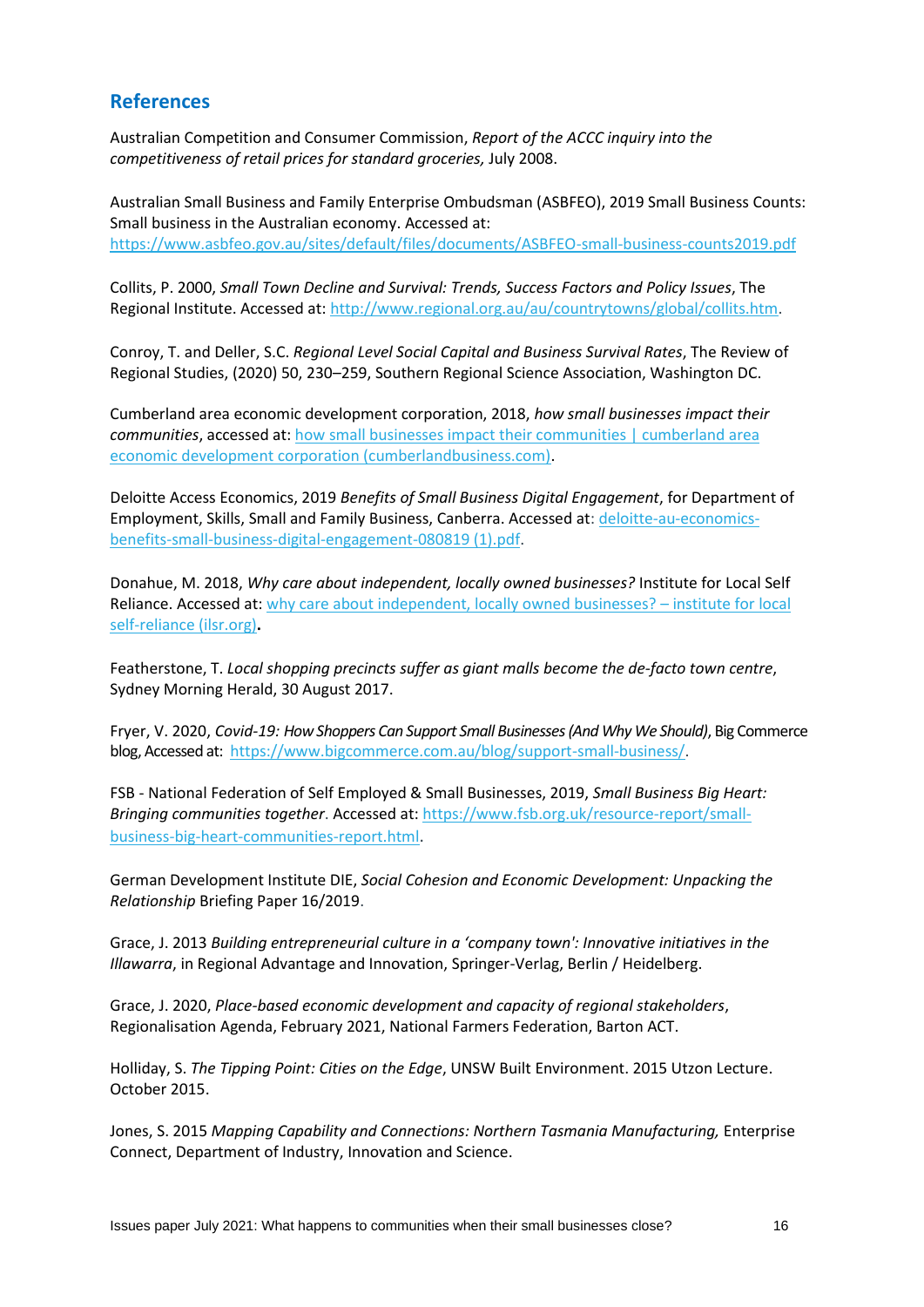Kickert, C and Vom Hofe, R. 2017, *[On both sides of the Atlantic, downtown shops need to stick](https://blogs.lse.ac.uk/usappblog/2017/09/27/on-both-sides-of-the-atlantic-downtown-shops-need-to-stick-together-to-survive/)  [together to survive,](https://blogs.lse.ac.uk/usappblog/2017/09/27/on-both-sides-of-the-atlantic-downtown-shops-need-to-stick-together-to-survive/)* LSE Phelan United States Centre, Accessed at: [https://blogs.lse.ac.uk/usappblog/2017/09/27/on-both-sides-of-the-atlantic-downtown-shops-need](https://blogs.lse.ac.uk/usappblog/2017/09/27/on-both-sides-of-the-atlantic-downtown-shops-need-to-stick-together-to-survive/)[to-stick-together-to-survive/.](https://blogs.lse.ac.uk/usappblog/2017/09/27/on-both-sides-of-the-atlantic-downtown-shops-need-to-stick-together-to-survive/)

McGuirk, P.M. and Argent, N. 2011, *Population growth and change: implications for Australia ' s cities and regions*, University of Wollongong.

McKibbin, W. 2021 *Australia must have a new macroeconomic framework: Preparing the Australian economy for a post-pandemic world* [https://www.policyforum.net/australia-must-have-a-new](https://www.policyforum.net/australia-must-have-a-new-macroeconomic-framework/)[macroeconomic-framework/.](https://www.policyforum.net/australia-must-have-a-new-macroeconomic-framework/)

Martinez-Fernandez, M.C. and Wu, C-T 2007, *Shrinking Cities in Australia*, University of Western Sydney Urban Research Centre, Parramatta.

Mircevska, T. P. *Role and importance of innovation in business of small and medium enterprises*, Journal: Economic Development, Issue 17, 2015, Central and Eastern European Online Library, Frankfurt.

Mitchell, S. 2020, *Fighting monopoly power: Small Business*, Institute for Self-Reliance, Accessed at: Small Business – [Institute for Local Self-Reliance \(ilsr.org\).](https://ilsr.org/fighting-monopoly-power/small-business/)

Moore, K. 2016, *Are all high streets in decay?* Smart Company. Accessed at[: Are all high streets in](https://www.smartcompany.com.au/industries/retail/high-streets-decay/)  decay? - [SmartCompany](https://www.smartcompany.com.au/industries/retail/high-streets-decay/)

National Australian Bank, 2017 White paper *Moments that matter: Understanding Australian SMEs*. Accessed at: [J002580\\_MTM-Whitepaper-IPSOS-FINAL\\_C1-2.pdf \(nab.com.au\)](https://business.nab.com.au/wp-content/uploads/2017/06/J002580_MTM-Whitepaper-IPSOS-FINAL_C1-2.pdf)

NSW Department of Planning & Environment, 2017, Central West and Orana Regional Plan, *Goal 1: The most diverse regional economy in NSW*. Accessed a[t https://www.planning.nsw.gov.au/-](https://www.planning.nsw.gov.au/-/media/Files/DPE/Plans-and-policies/central-west-and-orana-regional-plan-2017-06.pdf) [/media/Files/DPE/Plans-and-policies/central-west-and-orana-regional-plan-2017-06.pdf](https://www.planning.nsw.gov.au/-/media/Files/DPE/Plans-and-policies/central-west-and-orana-regional-plan-2017-06.pdf)

Productivity Commission, *Economic Structure and Performance of the Australian Retail Industry*. Inquiry Report No. 56, 4 November 2011. Accessed at: <https://www.pc.gov.au/inquiries/completed/retail-industry/report/retail-industry.pdf>

Spence, L.J. Schmidpeter, R. and Habisch, A. 2003, *Assessing Social Capital: Small and Medium Sized Enterprises in Germany and the U.K.* Journal of Business Ethics, Vol 47, No. 1, Springer.

UK Parliament, Housing, Communities and Local Government Committee, 2019, *High Streets and town centres in 2030.* Accessed at: [High streets and town centres in 2030 -](https://publications.parliament.uk/pa/cm201719/cmselect/cmcomloc/1010/report-summary.html#heading-1) Report Summary - [Housing, Communities and Local Government Committee \(parliament.uk\).](https://publications.parliament.uk/pa/cm201719/cmselect/cmcomloc/1010/report-summary.html#heading-1)

United Nations Conference on Trade and Development (UNCTAD), April 2021 *Supporting small businesses is critical for covid-19 recovery.* Accessed at: [https://unctad.org/news/supporting-small](https://unctad.org/news/supporting-small-businesses-critical-covid-19-recovery)[businesses-critical-covid-19-recovery](https://unctad.org/news/supporting-small-businesses-critical-covid-19-recovery).

Wahlberg, O. *Small town centre attractiveness: evidence from Swede*n, International Journal of Retail & Distribution Management, Volume 44, Issue 4, 11 April 2016.

Wickham, M. and Hanson, D. 2002, *Industrial clustering in regional Australia: The role of chance, entrepreneurs and government in the Tasmanian Light Ships Industry,* University of Tasmania.